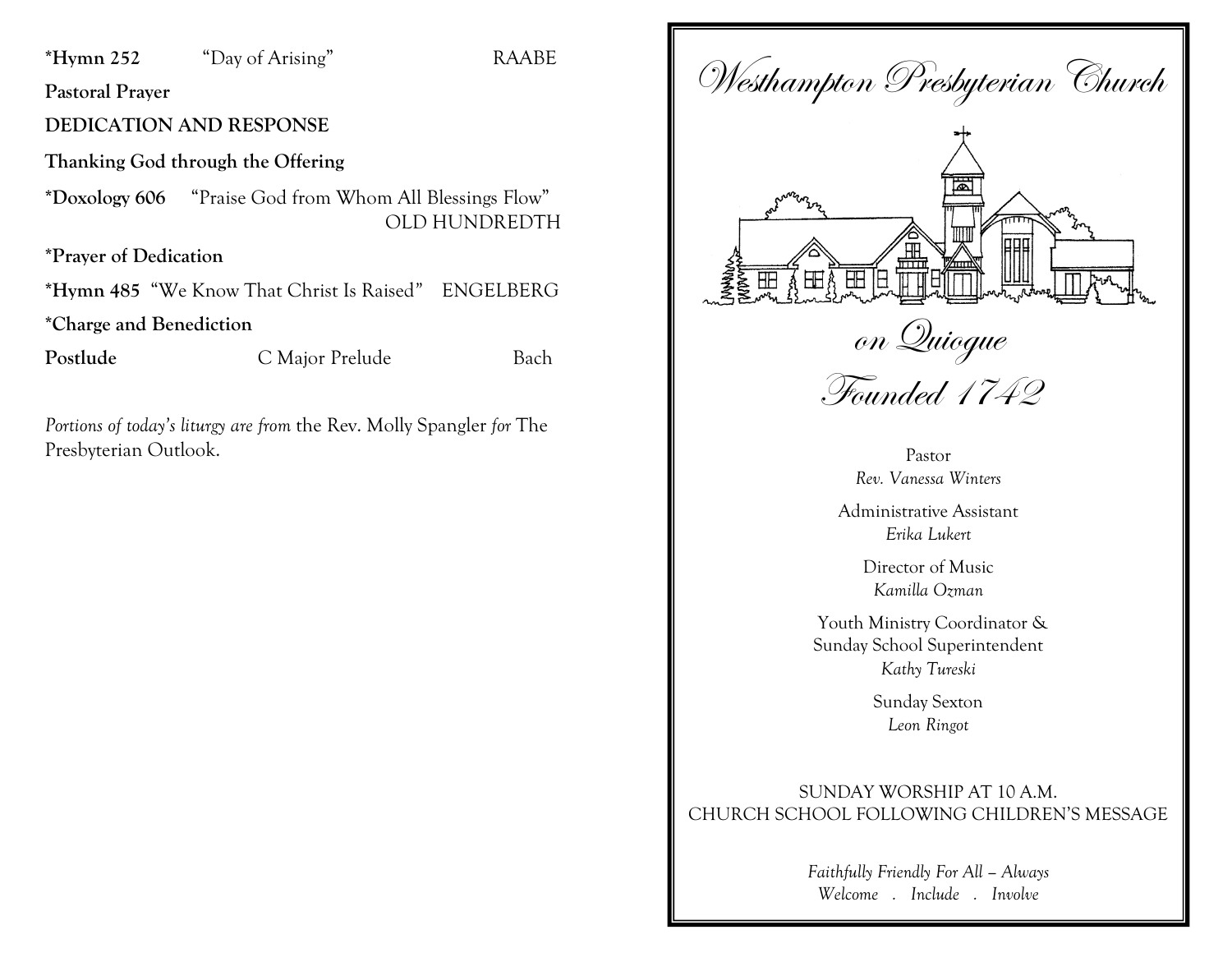#### **6th Sunday of Easter May 22, 2022**

## **PREPARATION**

#### **Silent Meditation** *Psalm 42*

*As a deer longs for flowing streams, so my soul longs for you, O God. My soul thirsts for God, for the living God. When shall I come and behold the face of God? My tears have been my food day and night, while people say to me continually, "Where is your God?"*

*These things I remember, as I pour out my soul: how I went with the throng, and led them in procession to the house of God, with glad shouts and songs of thanksgiving, a multitude keeping festival.*

*Why are you cast down, O my soul, and why are you disquieted within me? Hope in God; for I shall again praise him, my help and my God. My soul is cast down within me; therefore I remember you from the land of Jordan and of Hermon, from Mount Mizar. Deep calls to deep at the thunder of your cataracts; all your waves and your billows have gone over me. By day the LORD commands his steadfast love, and at night his song is with me, a prayer to the God of my life.*

*I say to God, my rock, "Why have you forgotten me? Why must I walk about mournfully because the enemy oppresses me?" As with a deadly wound in my body, my adversaries taunt me, while they say to me continually, "Where is your God?" Why are you cast down, O my soul, and why are you disquieted within me? Hope in God; for I shall again praise him, my help and my God.*

**Prelude** Prelude Camille Saint-Saens

**Greetings and Announcements**

**Ringing of the Bell**

**Introit** "Because He Lives" Gaither/Schrader

## **\*Call to Worship**

One: There is a river whose streams make glad the city of God; the holy habitation of the Most High.

**All: The Lord pours forth rivers from bare mountains, and fountains in valleys' depths.** 

One: God opens rocks, and water gushes out. **All: On dry thirsty land God springs forth streams in the desert.** 

## **\*Hymn 387** "Let Us Come to Worship God*"* HIAO HOIAN

# **CONFESSION AND PARDON**

## **Unison Prayer of Confession**

**Grace giving God, you ask us to love and to keep your word. Yet even with the Spirit to help us, we still fail at keeping those simple instructions. We fail at loving and following faithfully. We are silent in the face of violence and hate; we neglect your call to build the beloved community. Every time we fail, speak to us again of your truths. Keep telling us over and over again, so that one day soon, we hear your words and believe.** *(Time of silence)*

## **\*Assurance of Pardon**

**\*Response of Praise No. 581** "Gloria Patri"

## **\*Exchange of Christ's Peace**

L: The peace of Christ be with you. **P: And also with you.**

## **HEARING THE WORD OF GOD**

# **Children's Sermon and the Lord's Prayer**

The Congregation sings Jesus Loves Me! vs. 1 *(Children and Youth will be excused for Sunday School after the Baptism.)*

### **Sacrament of Baptism**

We celebrate the Sacrament of Baptism for John Constandy. We officially welcome him into the family and Christian fellowship of our congregation today.

| Anthem                                                | "Fairest Lord Jesus"                  | Hayes/Courtney         |  |
|-------------------------------------------------------|---------------------------------------|------------------------|--|
| <b>Scripture Reading</b><br>Luke 24:13-35             |                                       |                        |  |
| L: This is the Word of the Lord. P: Thanks be to God! |                                       |                        |  |
|                                                       | <b>Sermon</b> "Christ on the Roadway" | Rev. Kate Jones Calone |  |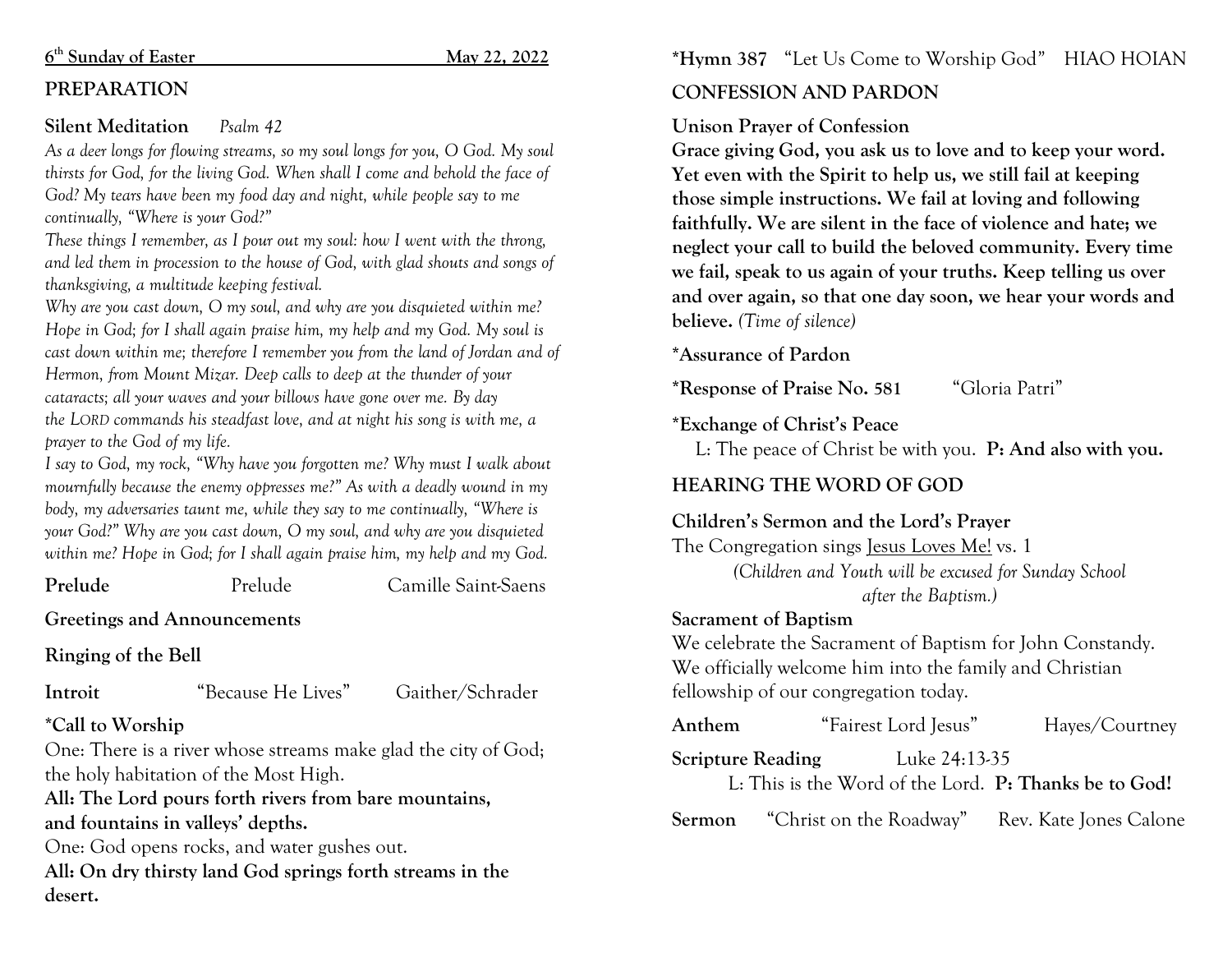#### THIS WEEK'S CALENDAR May 22-29, 2022

| <b>TODAY</b>                                                    | 6 <sup>th</sup> Sunday of Easter – Sacrament of Baptism |  |  |
|-----------------------------------------------------------------|---------------------------------------------------------|--|--|
|                                                                 | Rev. Kate Jones Calone                                  |  |  |
| 10:00 AM                                                        | Worship followed by Coffee Hour                         |  |  |
| 11:15 AM                                                        | Choir Rehearsal                                         |  |  |
| <b>TUESDAY</b>                                                  |                                                         |  |  |
| $6:00-7:30$ PM                                                  | East End Hospice Adult Bereavement Group                |  |  |
| <b>THURSDAY</b>                                                 |                                                         |  |  |
| 9:30 AM                                                         | <b>Fundraising Meeting</b>                              |  |  |
| 5:00-7:00 PM                                                    | <b>Boy Scouts</b>                                       |  |  |
| <b>SATURDAY</b>                                                 |                                                         |  |  |
| 10AM-2PM                                                        | Community Yard Sale - Church parking lot                |  |  |
| <b>NEXT SUNDAY</b>                                              | 7 <sup>th</sup> Sunday of Easter                        |  |  |
|                                                                 | Rev. Kate Jones Calone                                  |  |  |
| 10:00 AM                                                        | Worship followed by Memorial dedications in             |  |  |
|                                                                 | the Memorial Garden                                     |  |  |
| 11:15 AM                                                        | Choir Rehearsal                                         |  |  |
| The church office is closed Monday, May $30th$ in observance of |                                                         |  |  |

**Memorial Day**

#### 

#### *Pastoral Care*

While Rev. Winters is on leave, Rev. Kate Jones Calone will be available in the office on Wednesdays, May through the end of July from 10am-1pm. She will join us in worship through the end of July. Contact information: (cell)646-823-7158 Email: katejonescalone@gmail.com

-All Bulletin announcements must be received to the office by Wednesday each week to be included in the Sunday bulletin.

-Tidings Articles are due on the 15th each month to be included in the monthly newsletter.

# *We welcome you as we would welcome Christ Himself!*

## ANNOUNCEMENTS for May 22, 2022

**\*Please record your name in the pew pad or sign the guest book so that the church can stay connected with you. \*Hymnals may be used during the service. Large print hymns as well as large print Bibles are available. Ask an usher for assistance. \*Large print bulletins have been created as a full page for easy reading. Ask an usher for assistance. \*Prayer Concerns Recent: Therese Comyns,** mother of Mary and John Hull's nephews, Conor and Dan**; Gene May,** hospital**; Marjorie Ridgeway,** home in a brace**; Madeline Hackworth,** Vern's mother**; Kevin Fitzgerald,** friend of Margery Qua**; Phyllis Styrzo;** home**; Raymond Hann,** Home**; Seamus Naughton,** home**; Robyn DeLorenzo,** Ruth Duvall's granddaughter**; Ralph Downs,** Hampton Center for Rehabilitation in Southampton**; Dee Dee Brumsey** (sister of a close friend of Pete Seidler); **Maureen Nelsen; Kimberly Rogers Murawski; Long Term: Dana Barrett,** friend of Nancy Miller; **John Lowe & Roberta Williams,** friends of Vern Hackworth**; Chelsey Carter Collins,** Southampton Care Center; **Dorothy Evans; Paul & Ellen Pfaff; Rev. John Kloepfer,** home**; Jay Sears**

> Ushers *Vern Hackworth*

#### Flowers

*The chancel flowers this morning are given to the Glory of God in celebration of Alex Williams' 25th Birthday! Love, Mom & Dad*